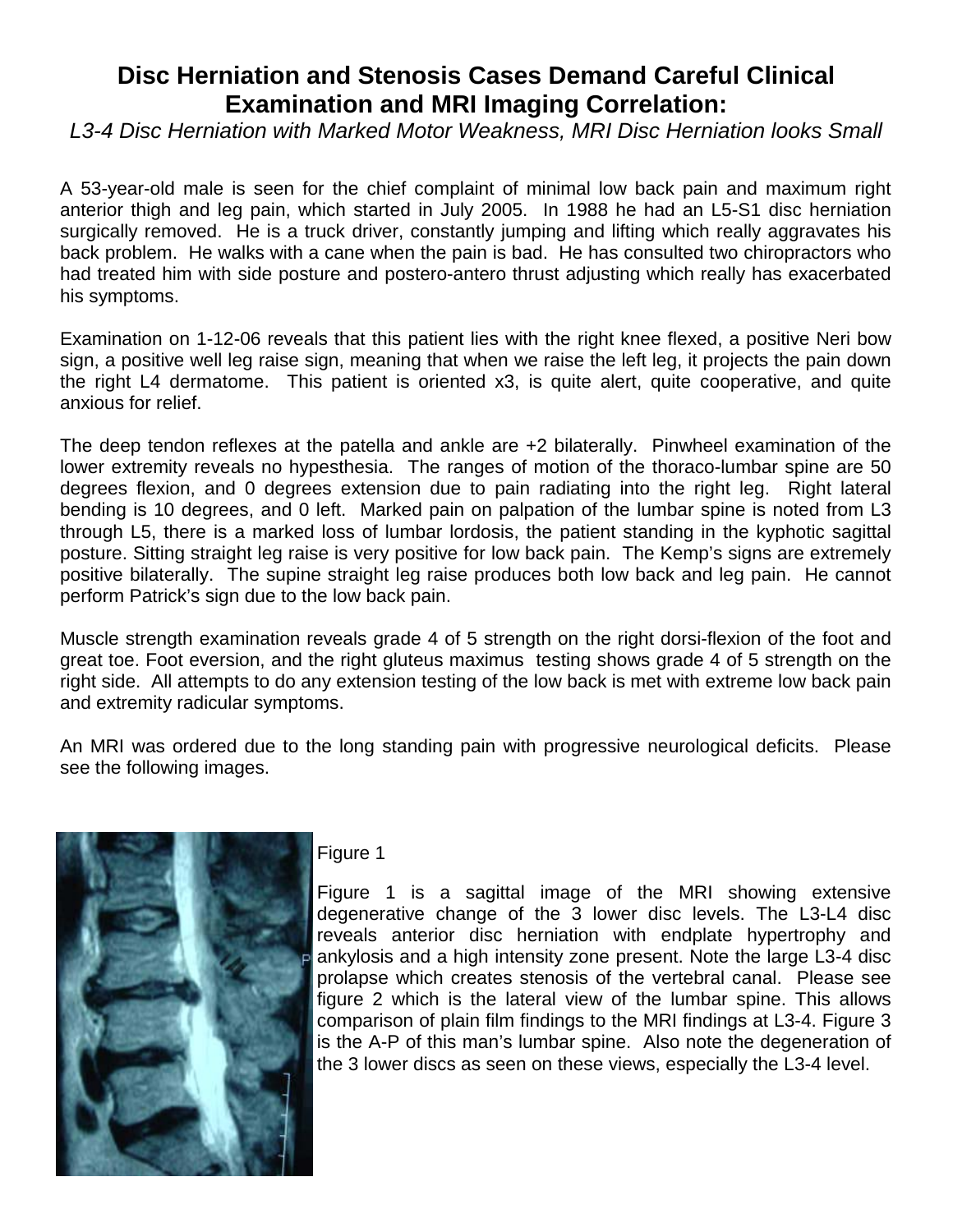### Figure 2 Figure 3







## Figure 4

Figure 4 is the axial image at the L3-L4 disc level showing the right L3-L4 disc fragment lying within the osseoligamentous canal and lateral recess which would contact the L4 nerve root as well as contacting the thecal sac.



## Figure 5

I also offer figure 5 which is the L3-L4 disc level axial view and offer for your consideration the possibility of a left intraforaminal free fragment of disc material.